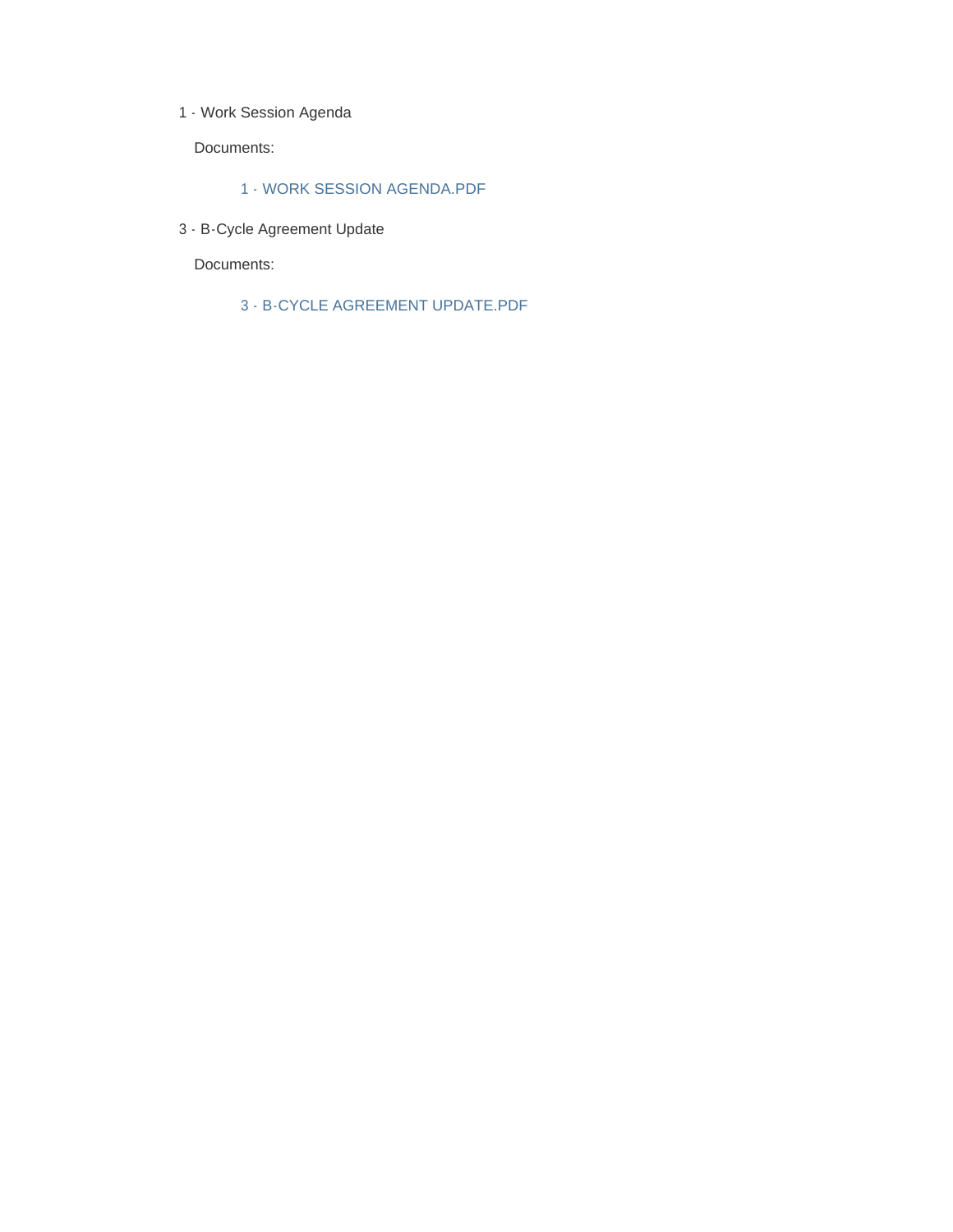

## **CITY COUNCIL OF THE CITY OF GREENVILLE WORK SESSION MEETING**

### **Monday, June 13, 2022 - 5:00 p.m.**

#### **Greenville City Hall, Council Chambers, 206 S. Main Street**

Citizens may access the meeting at the following web address: <https://www.greenvillesc.gov/1694/Online-Meetings>

- CITY COUNCIL: Mayor Knox White; Councilmember Wil Brasington; Councilmember John DeWorken, Councilmember Dorothy Dowe, Councilmember Lillian Flemming; Councilmember Ken Gibson; Councilmember Russell Stall
- CITY STAFF: City Manager John McDonough, Interim City Attorney Leigh Paoletti; City Clerk Camilla G. Pitman

## **AGENDA**

| 1. | <b>Call to Order</b>                                                                                 | 5:00 p.m.   |
|----|------------------------------------------------------------------------------------------------------|-------------|
| 2. | <b>Greenville Water Update</b><br>(Presented by CEO David Bereskin)                                  | 5:00 p.m.   |
| 3. | <b>B-Cycle Agreement Update</b><br>(Presented by Mobility Coordinator Calin Owens)                   | 5:10 p.m.   |
| 4. | <b>Riverplace Fountain Update</b><br>(Presented by Facilities and Parking Administrator Bill Foster) | 5:20 p.m.   |
| 5. | Adjourn                                                                                              | $5:30$ p.m. |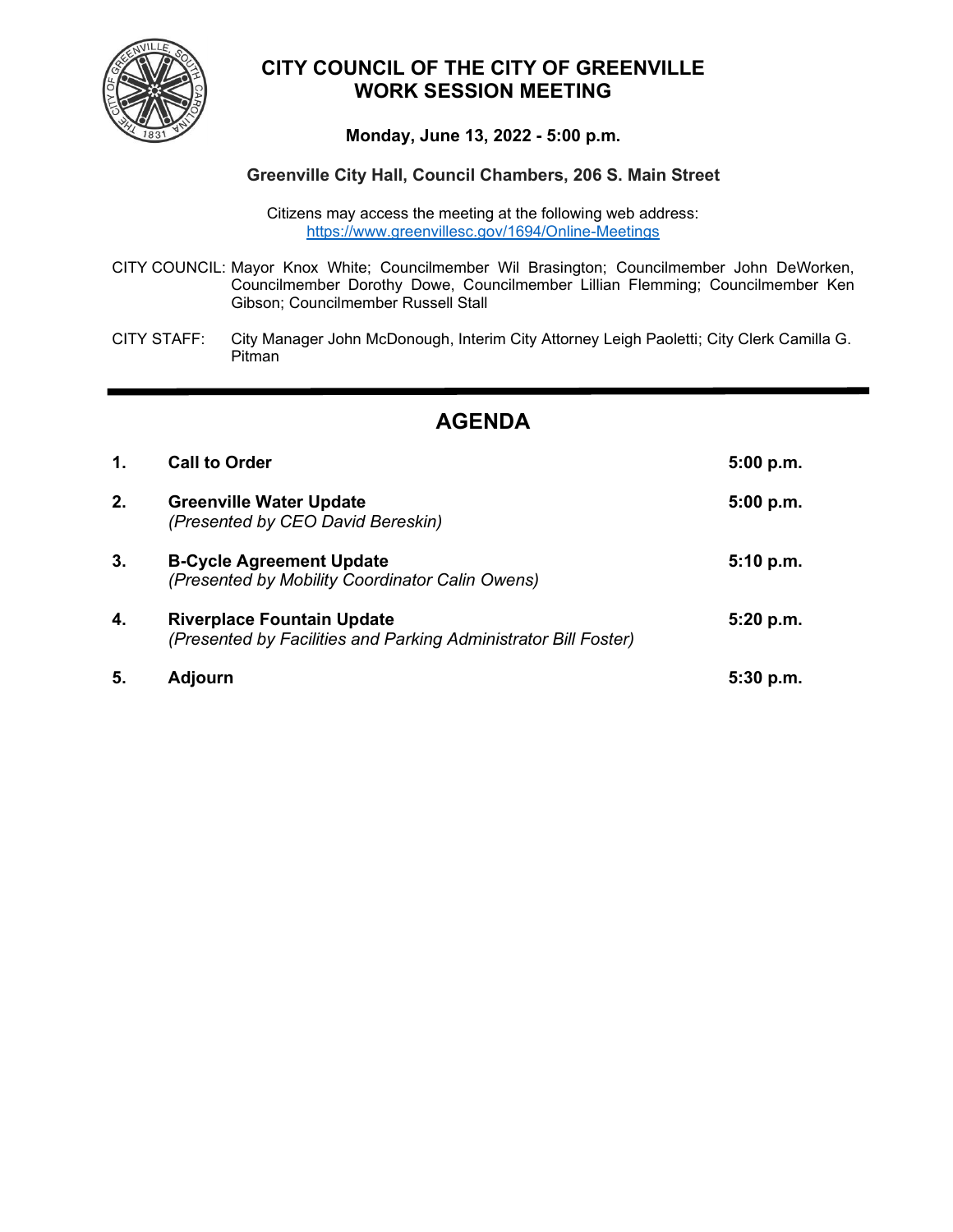

Copyright BCycle 2022 All Rights Reserved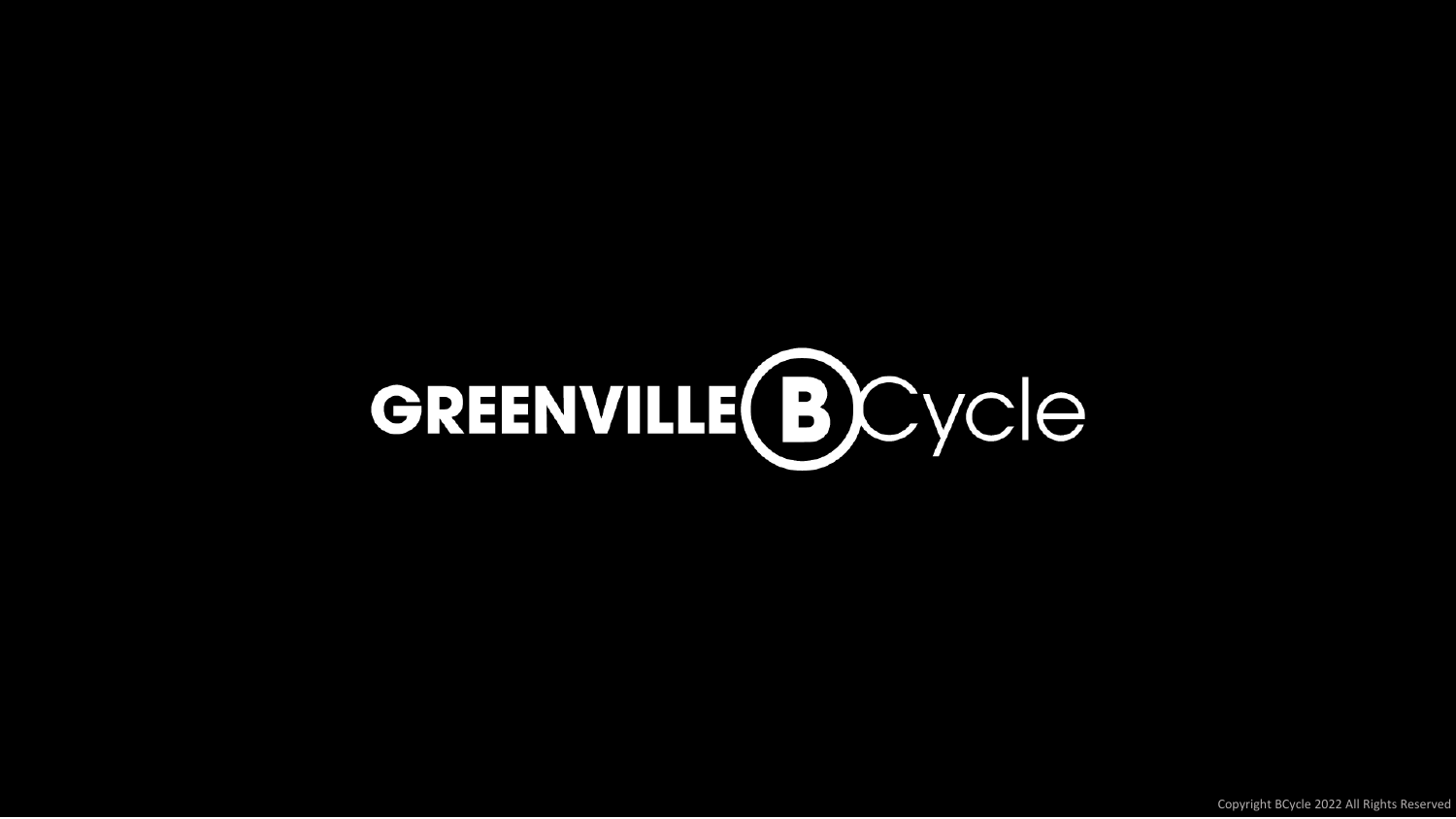- Standard Bike Best Year
	- 2017 4,451 Trips
- EBike Best Year
	- $2021 12,263$
- Average Ride Duration
	- 69 Minutes
- Estimated Calories Burned
	- $\cdot$  4,044,342
- Estimated Carbon Offset
	- 96,138 Pounds





## RIDERSHIP

Rider Trips by Month and Year Year ● 2017 ● 2021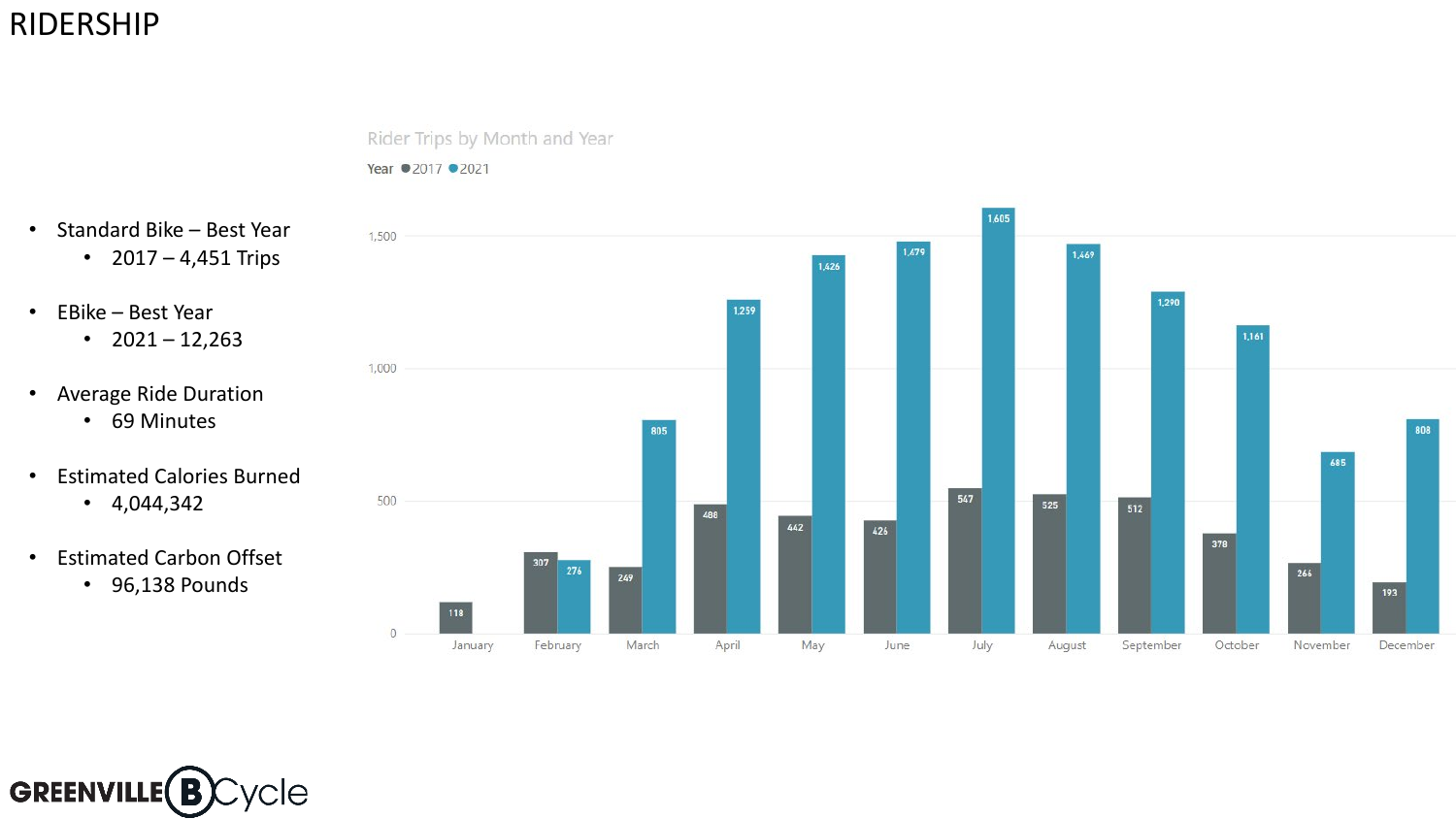- 57% Mobile Checkout
- 32% Kiosk Checkout

- 49% Guest Pass
- 27% Member Pass
- 24% Single Ride



# STATION PERFORMANCE

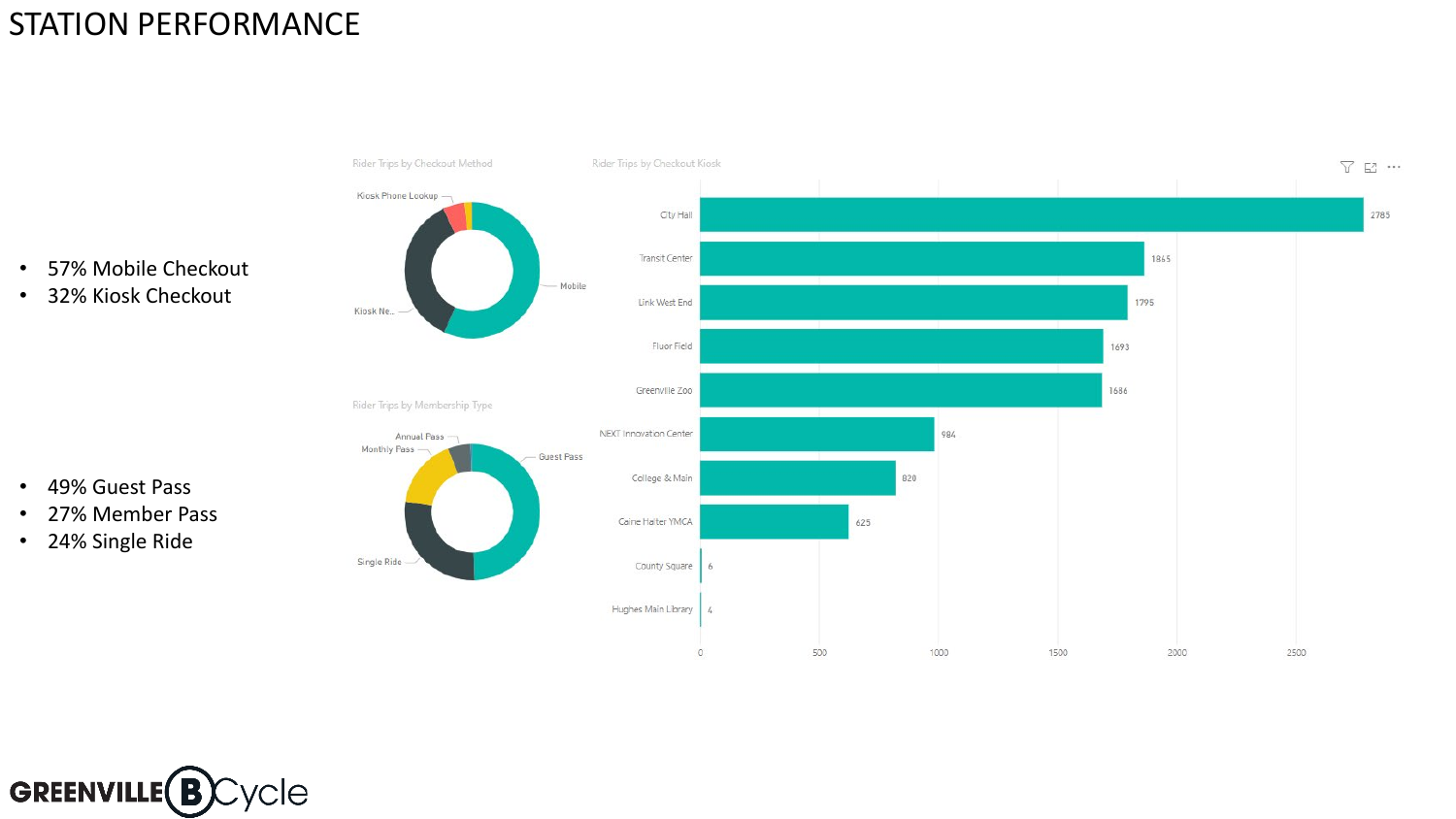- Greenville BCycle riders are:
	- Local (77%)
	- Riding bikes more often as a result of BCycle (68%)
	- Riding for recreation (92%)
	- Female (51%)
- Riders see Greenville BCycle as an asset to the community:
	- 98% see BCycle as good for the city
	- 80% believe that BCycle makes Greenville a more enjoyable place to live
	- 69% see BCycle as part of Greenville's public transportation
	- 58% are more likely to visit a business that is close to a BCycle station
- Riders love e-bikes:
	- 86% ride more often because there are e-bikes
	- 67% say they get more exercise as a result of riding BCycle e-bikes
	- 65% took their first e-bike ride on a BCycle

# ABOUT OUR RIDERS



## **Are you a visitor/tourist?**



Female 51%



Non-conforming 3%

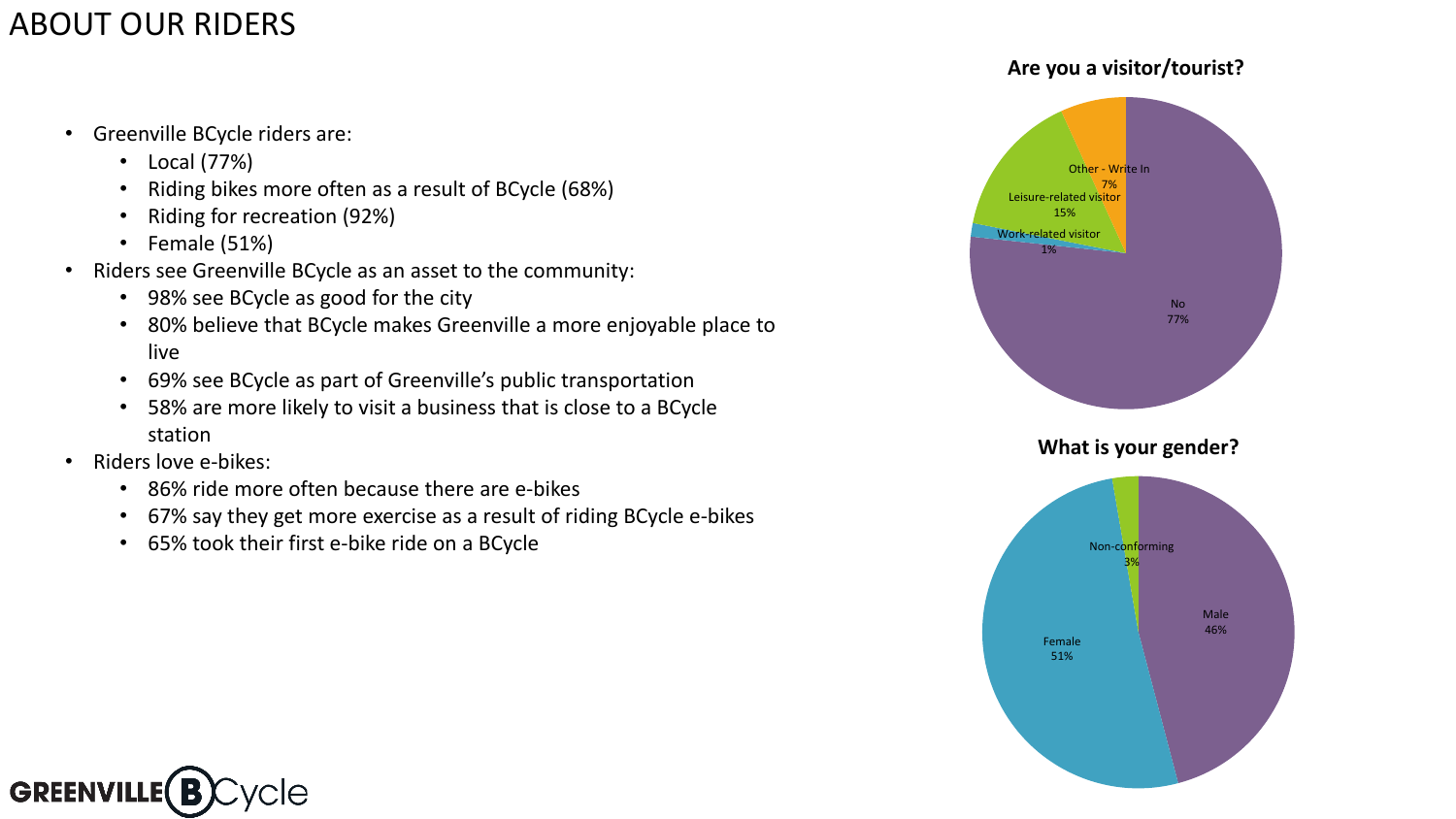## **City Proposed Locations**

- The Commons
- Under Main Street Bridge

## **Other Proposed Location**

- Unity Park
- Green Fetish
- McBee Avenue
- Swamp Rabbit Café
- Furman University
- Traveler's Rest



# EXPANSION PLANS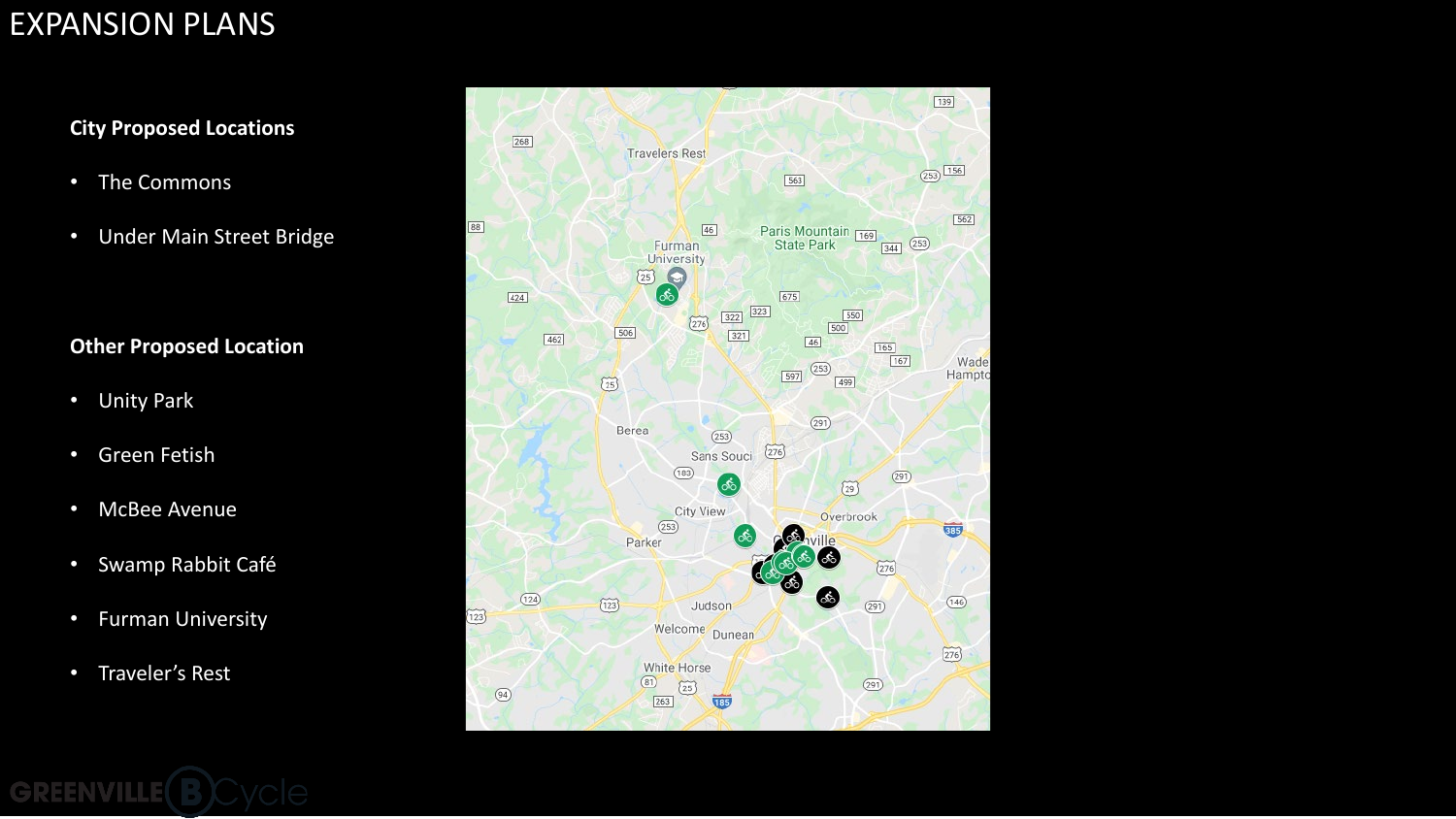- Transit App Integration
- City, County, and Private Expansion Opportunities
- Regional Expansion in Surrounding BCycle Systems

minimi

1315

• Quick Deployment of BCycle Technology





# NEXT STEPS